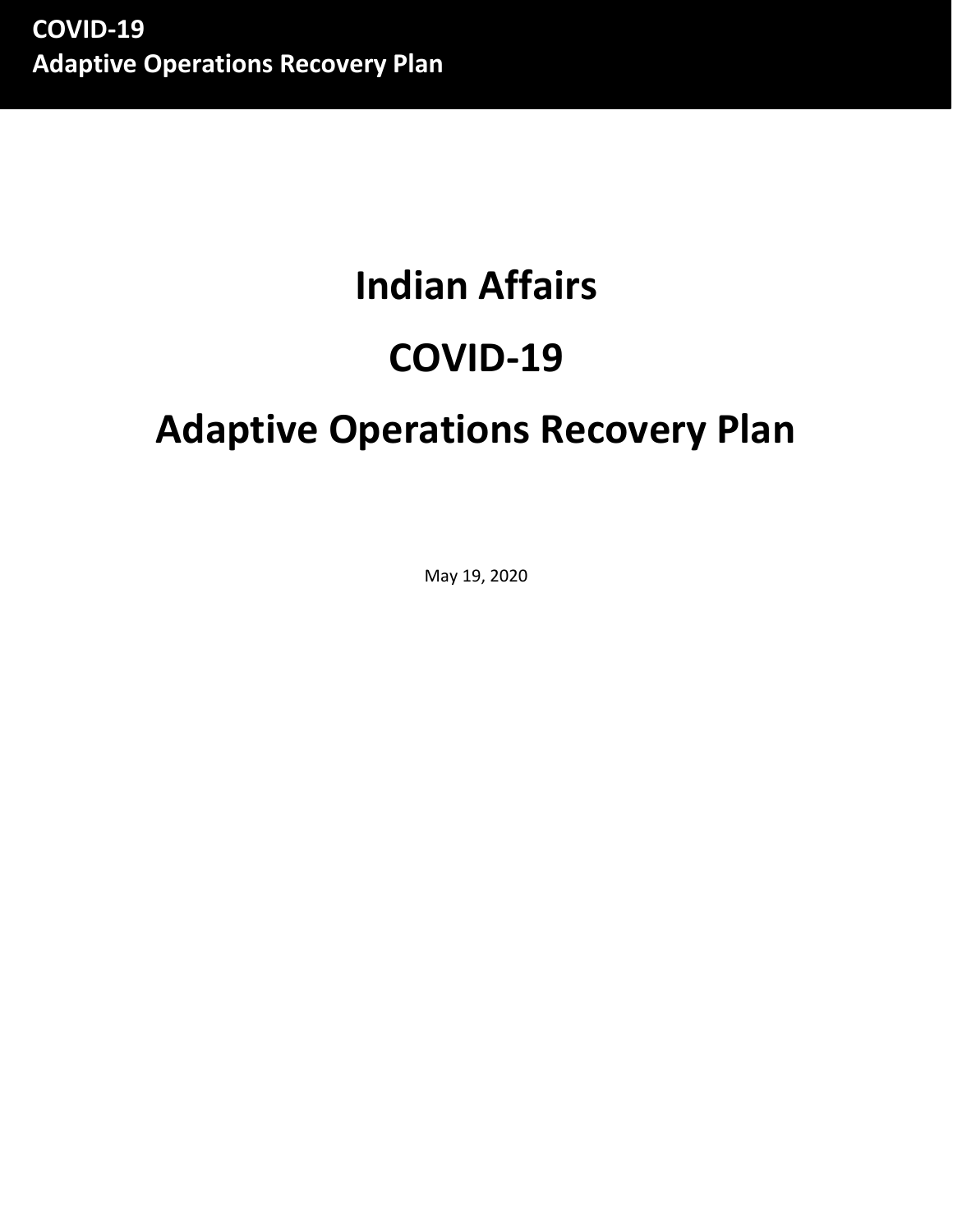President Trump announced the Guidelines for [Opening Up](https://www.whitehouse.gov/openingamerica/) America Again (White House guidance), providing a three-phased data-based approach to assist state and local officials in safely reopening and continuing toprotect American lives. In accordance with the White House guidance and that of the [Centers for Disease Control and Prevention](https://www.cdc.gov/coronavirus/2019-nCoV/index.html) (CDC) and State public health authorities, the Department of the Interior (DOI) and Bureau of Indian Affairs (BIA) are working to return employees to duty stations in a safe and deliberate manner. Concurrently, bureaus are actively working to increase access and services across all Federal lands, facilities, and offices based on conditions in the respective State, tribal and local community.

#### **Table of Contents**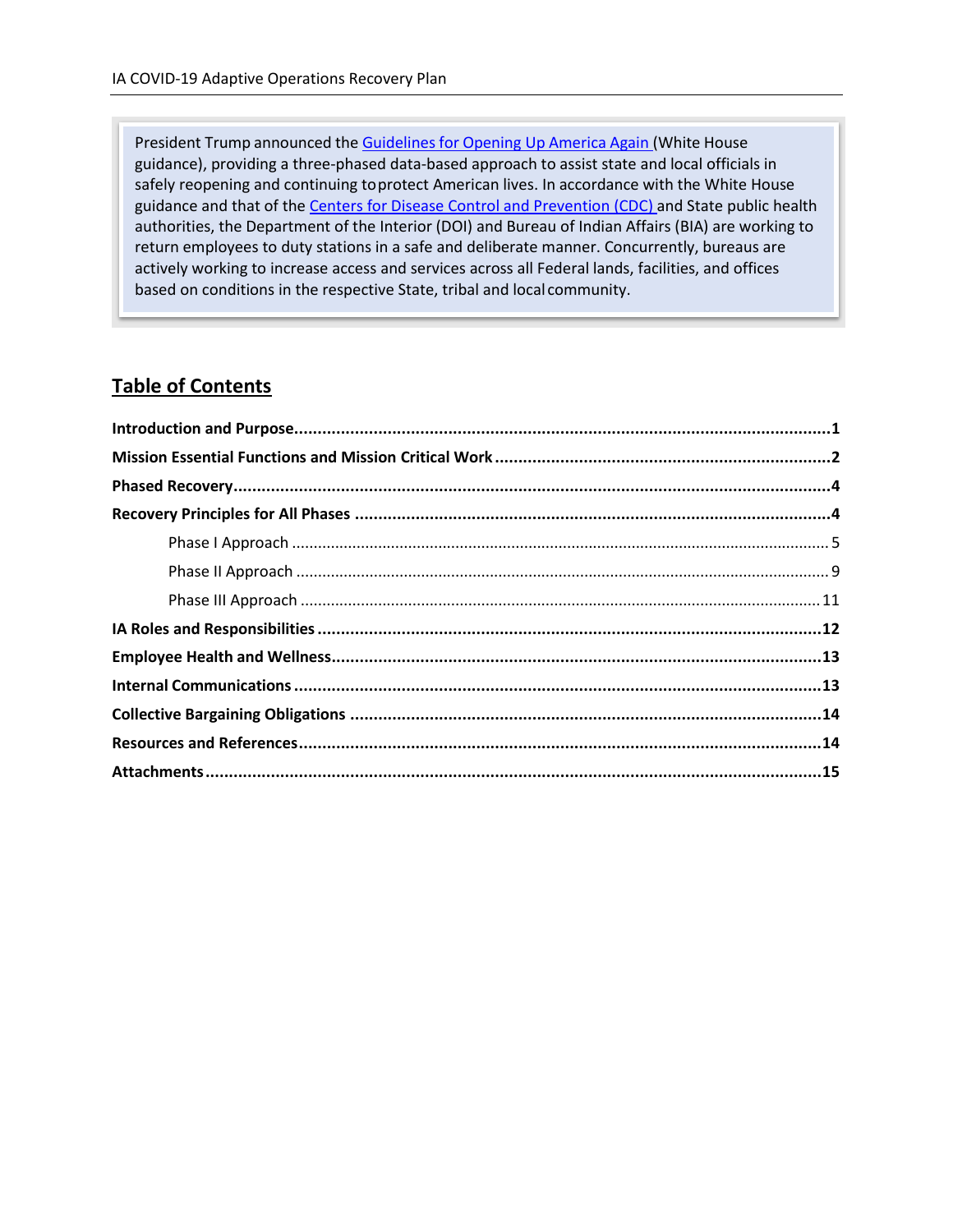## <span id="page-2-0"></span>**Introduction and Purpose**

The Indian Affairs (IA) COVID-19 Adaptive Operations Recovery Plan (Plan) provides strategic direction and guidance to IA offices to resume phased operations consistent with State and tribal [guidance](https://www.whitehouse.gov/openingamerica/). The information in this Plan is consistent with the White House guidance and the [Office](https://www.whitehouse.gov/wp-content/uploads/2020/04/M-20-23.pdf) [of Management and Budget \(OMB\)/Office of Personnel Management \(OPM\) Memorandum for](https://www.whitehouse.gov/wp-content/uploads/2020/04/M-20-23.pdf) Heads [of Executive Departments and Agencies.](https://www.whitehouse.gov/wp-content/uploads/2020/04/M-20-23.pdf) Decisions on operations should occur at the local/tribal and regional level, subject to consultation with IA leadership and the Department of the Interior (DOI). It is incumbent on leaders in IA offices to exercise discretion to implement action plans based generally on State, tribal, and/or local guidance on reopening and conditions at each IA site.

In an effort to preserve our government-to-government relationship with tribes, decision makers should honor the tribe's jurisdiction. For example, if an office is located on tribal land and that office meets the criteria for Phase 1, but the tribe has issued a shelter in place order, that IA office should defer to the tribe's stay at home order.

The Plan informs and guides appropriate transitions from wide-scale restrictions and closures imposed to slow COVID-19 infections, to scalable operations that allows for routine office operations and public visitation that sustain communities and local economies, but do not compromise public and employee health and safety. This Plan provides an adaptive, decisionmaking framework to enable IA managers to scale operations in a manner that best supports the visiting public under evolving recommendations from the Centers for Disease Control and Prevention (CDC), OMB/OPM, and State/tribal/local public healthofficials.

Operational considerations should be consistent IA-wide. For that reason, IA leadership assumes the following:

- **I** IA facilities and operations that have been closed should resume operations in stages when the risk to employees and the public can be sufficiently mitigated. Resuming IA operations requires a flexible, creative and phased approach that can adapt to a changing environment.
- **I** Contractor employees are not Federal employees and are not subject to the terms of this Plan. Contractor employees will instead be subject to the terms of their contracts, including any modifications to the contract made by the Contracting Officer to address resumption of phased operations.
- The pandemic scenarios for 2020 are expected to persist at some level into 2021 and planning should reflect that reality.
- **The IA will continue to maintain situational awareness of all employee confirmed and** recovered COVID-19 cases and follow [CDC guidance t](https://www.cdc.gov/coronavirus/2019-ncov/hcp/disposition-in-home-patients.html)o clear them to return to work.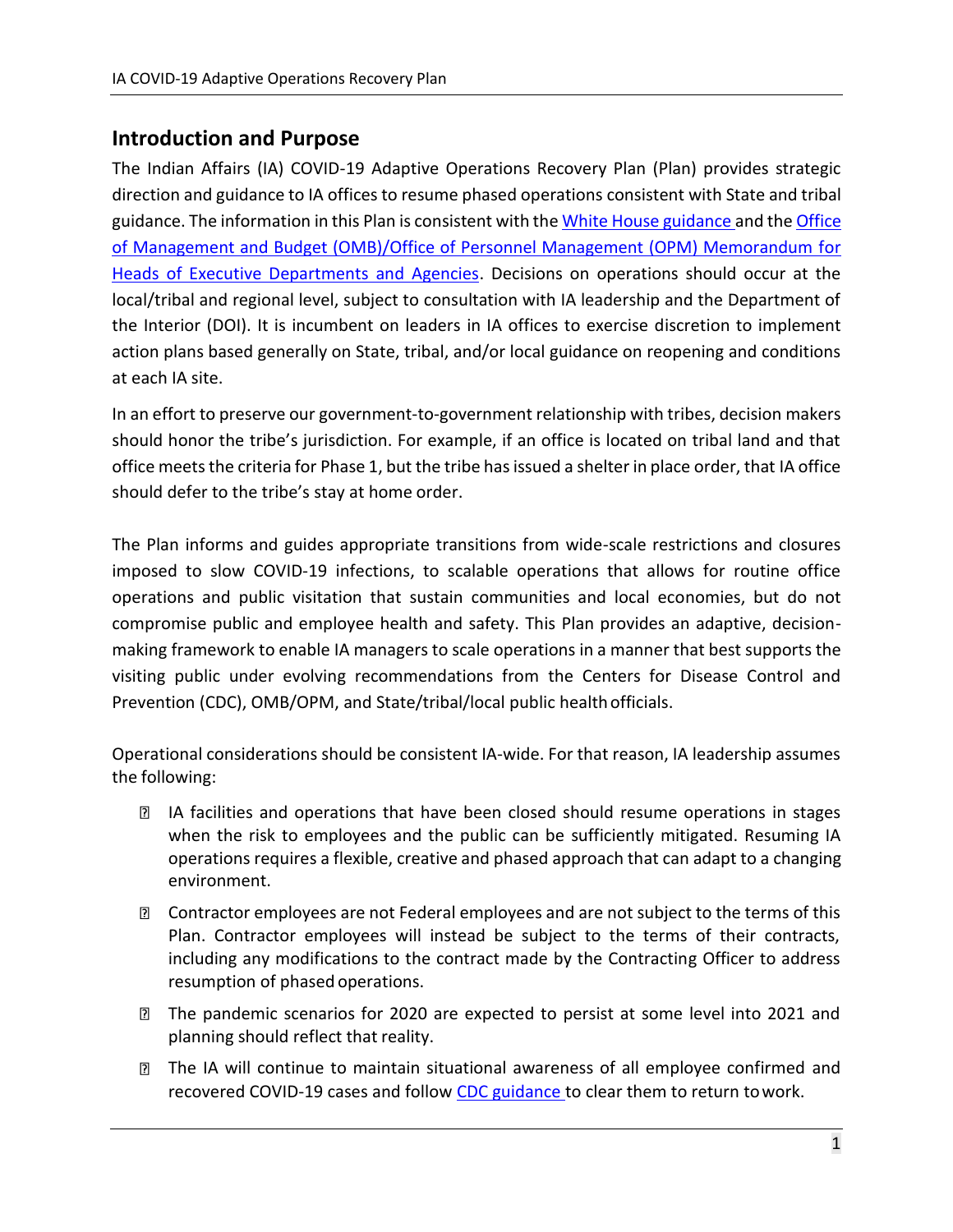- Modifications to operations will be continually evaluated and adjusted. Bureaus should remain nimble and able to scale indoor facilities, outdoor facilities, and activities to State/tribal guidance as it may be adjusted on a regional or State-widebasis.
- As COVID-19 is mitigated and concerns around the pandemic recede, impacts on public visitation will not be easy to predict. Each facility should consider local visitation and staffing capacities in determining the appropriate operational level.
- Bureau of Indian Education (BIE) has developed a school reopening work plan, approved by the Assistant Secretary-Indian Affairs, that should be activated by the Director of BIE and executed at the local level. Interim reopening guidance is included as an attachment to this document.

## <span id="page-3-0"></span>**Mission Essential Functions and Mission Critical Work**

IA currently provides services (directly or through contracts, grants, or compacts) to approximately 1.9 million American Indians and Alaska Natives. There are 574 federally recognized American Indian tribes and Alaska Native Villages in the United States. IA recognizes its responsibility to continue mission essential functions and mission critical work through the COVID-19 pandemic. In addition to executing and providing support for [DOI PRIMARY MISSION](https://doimspp.sharepoint.com/sites/doicov/SitePages/DOI-Mission-Essential-Functions-and-Essential-Support-Activities.aspx?csf=1&e=22Zu5b) [ESSENTIAL FUNCTIONS \(PMEFs\), MISSION ESSENTIAL FUNCTIONS \(MEFs\), AND ESSENTIAL](https://doimspp.sharepoint.com/sites/doicov/SitePages/DOI-Mission-Essential-Functions-and-Essential-Support-Activities.aspx?csf=1&e=22Zu5b) [SUPPORT ACTIVITIES \(ESAs\)](https://doimspp.sharepoint.com/sites/doicov/SitePages/DOI-Mission-Essential-Functions-and-Essential-Support-Activities.aspx?csf=1&e=22Zu5b) there are activities or functions that do not lend themselves to telework and should continue to be performed on-site throughout a disruption or change to normal operations. Since the onset of the COVID-19 pandemic, approximately 8% of IA's workforce (6,700 employees) has continued to perform mission critical functions on-site and all remaining employees have been encouraged to telework from their homes, the vast majority of whom have been successfully doing so since early March.

- The Assistant Secretary Indian Affairs advises the Secretary of the Interior on Indian Affairs policy issues, communicates policy to and oversees the programs of the BIA and the BIE, provides leadership in consultations with tribes, and serves as the DOI official for intra- and inter-departmental coordination and liaison within the Executive Branch on Indian matters, and provides support across Indian Affairs for business function such as budget and accounting, acquisitions, facilities and safety, information technology and human capital management.
- Bureau of Indian Affairs (BIA) is responsible for the administration and management of 55 million surface acres and 57 million acres of subsurface minerals estates held in trust by the United Statesfor American Indian, Indian tribes, and Alaska Natives. Their missions is to: "… enhance the quality of life, to promote economic opportunity, and to carry out the responsibility to protect and improve the trust assets of American Indians, Indian tribes, and Alaska Natives."
- Bureau of Indian Education (BIE) provides education services to approximately 42,000 Indian students. Their mission is to: "... provide quality education opportunities from early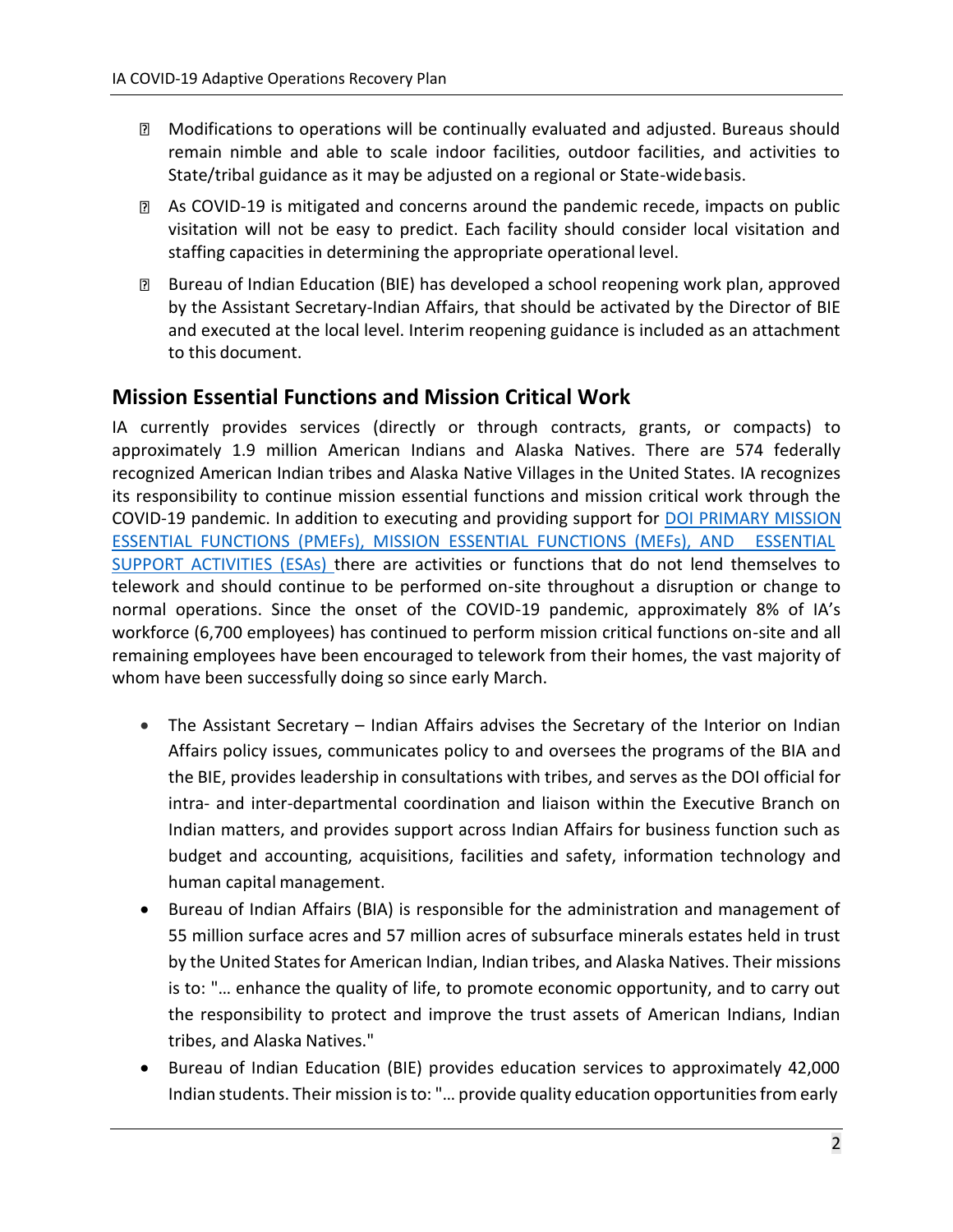childhood through life in accordance with the tribes' needsto cultural and economic wellbeing in keeping with the wide diversity of Indian tribes and Alaska Native villages as distinct cultural and governmental entities. The Bureau considers the whole person (spiritual, mental, physical and cultural aspects.)"

Mission Essential Functions (MEFs) are those functions that should be continued regardless of the pandemic. MEFs enable Indian Affairs offices and bureaus to provide vital services, exercise civil authority, maintain the safety of the general public, and sustain the industrial/economic base during disruption of normal operations. MEFs have been derived from government functions of AS-IA Offices and the BIA and the BIE. Indian Affairs MEFs reflect continuity priorities for AS-IA leadership and support Departmental Primary MEF to "Provide essential law enforcement and critical infrastructure protection services on Department of the Interior administered public lands and on tribal and individually owned Indian lands."

#### **AS-IA's Mission Essential Functions**

| <b>Mission Essential Functions</b>                                                                 |
|----------------------------------------------------------------------------------------------------|
| Coordinate emergency response and recovery activities on tribal lands                              |
| Coordinate critical services that address health, safety, welfare and financial security of tribes |
| Protect and provide a safe environment in Indian schools, dormitories, and post-secondary          |
| institutions                                                                                       |

#### **Essential Support Activities**

In addition to PMEFs and MEFs, there are certain activities IA employees should strive to continue. Essential Support Activities are support services that are not MEFs, but are necessary to enable the execution of MEFs.

#### **AS-IA's Essential Support Activities**

| <b>Essential Support Activities</b>                                                                  |
|------------------------------------------------------------------------------------------------------|
| Provide finance and accounting activities, including payroll, purchasing, and reporting              |
| Provide acquisition and logistics support for emergency activities                                   |
| Coordinate emergency travel support as needed to execute mission essential functions                 |
| Continue vital human resources operations including emergency hiring and employee assistance         |
| Communicate with IA employees, providing information on the status of departmental and bureau        |
| operations                                                                                           |
| Provide timely and accurate information to the media and the public detailing the impact of incident |
| on Trust lands and facilities as well as IA response activities                                      |
| Operate and maintain facilities required to execute MEFs                                             |
| Provide occupational safety and health guidance and support for emergency responders and other       |
| employees                                                                                            |
| Account for status of the workforce and recall employees to duty, as required                        |
| Protect and provide access to vital records to support emergency operations and to fulfill legal,    |
| financial and trust management responsibilities of the Department                                    |
| Provide communications and information technology service to support execution of the Department's   |
| <b>Mission Essential Functions</b>                                                                   |
| Interpret legal authorities and provide legal services to Departmental officials                     |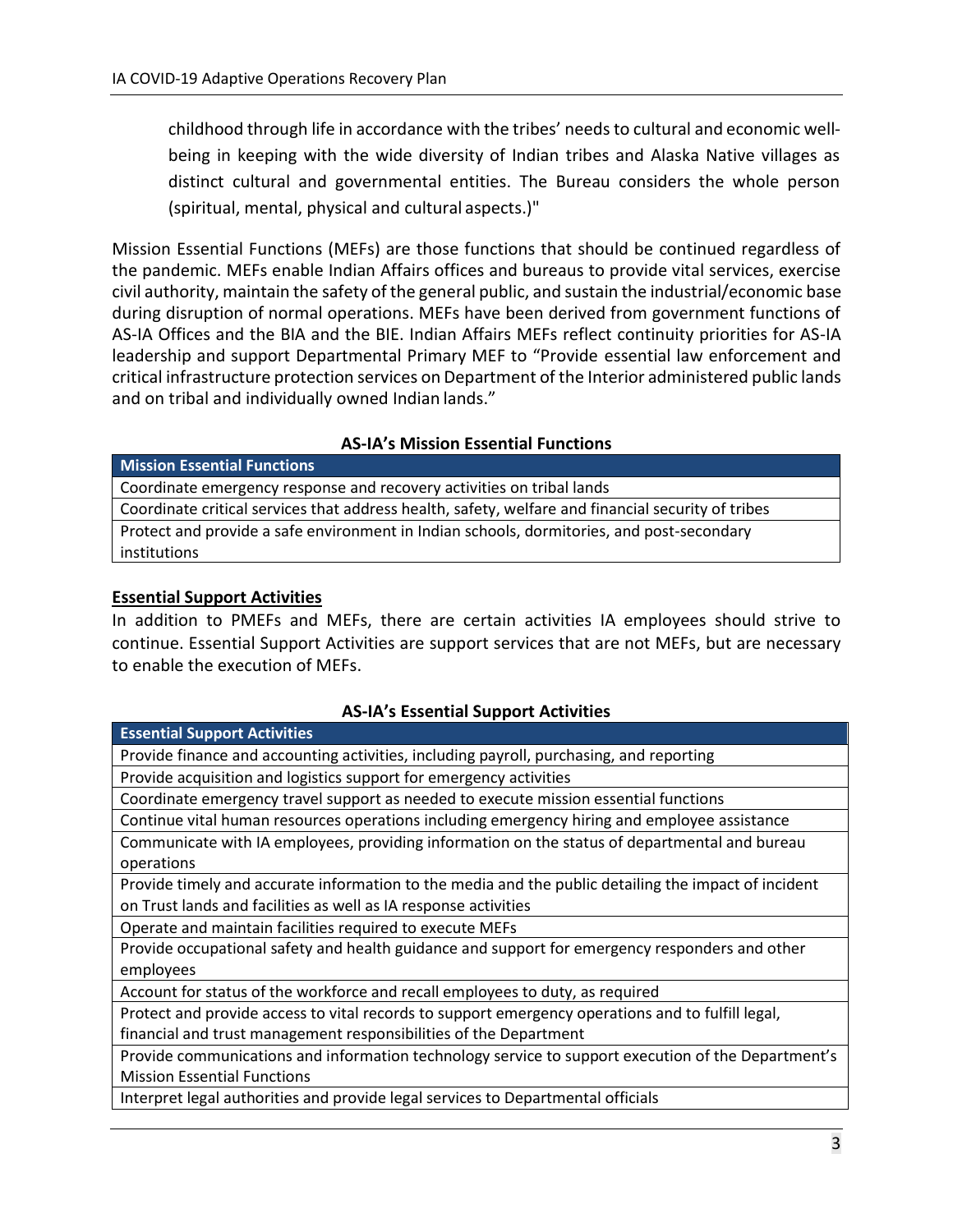Provide legal services and policy guidance in connection with the formulation of proposed legislation Coordinate approval of emergency funding transfers, supplementals and reprogramming requests to ensure funding is in place to sustain emergency operations

Collect, assess, analyze, process, display, and disseminate incident and recovery related information to perform critical missions, support decision making, and maintain situational awareness

## <span id="page-5-0"></span>**Phased Recovery**

Per the White House guidance, State and community leaders should follow a three-phased process to re-open America. As recognized in the OMB/OPM guidance that aligns Federal agency operations with the national [Guidelines for Opening Up America Again,](https://www.whitehouse.gov/openingamerica/) the Federal government should generally calibrate its transitional reopening strategy to the phase determined by State/tribal guidance where the IA work location is situated. The timeline for moving through the three-phased approach should generally rely on a State/tribal government's State/tribe-wide or regional assessment of which phase or phases the location of the DOI station or facility may be in at any given time.

Each IA office's decision to restore operations should be informed by a State/tribal decision to enter a reopening process. This Plan establishes near- to mid-term processes to align agency operations with the national guidelines, and supports the phased resumption of on-site IA operations while maintaining practices which have proven successful in mitigating the impact of the virus. The IA is committed to immediately implementing a transitional strategy consistent with the White House, OMB and tribal guidance.

## <span id="page-5-1"></span>**Recovery Principles for All Phases**

The [CDC guidance](https://www.cdc.gov/coronavirus/2019-ncov/index.html) includes a primary objective of disease mitigation through good hygiene, staying home when sick, and social distancing for both employees and bureaus that maintain visitor services. The IA remains committed to facilitating efforts that support these objectives to limit and/or eliminate disease resurgence. It is understood that if there is a resurgence of cases in the locality, and the State moves back to a more conservative posture, IA offices in that geography may do so as well. Bureaus may find that reduced staffing/seasonal capacity and increased public health protocols may impact the IA office's ability to advance certain operations into the next phase of recovery. These staffing and capacity limitations should be documented, and mitigation considered in order to bring a facility in line with the next stage of recovery.

All IA offices, regardless of their level in a recovery phase should implement the following adaptive recovery principles:

**EXECUTE:** Staff should comply with [CDC recommendations f](https://www.cdc.gov/coronavirus/2019-ncov/community/guidance-business-response.html)or the specific functions they perform and utilize general DOI guidance on employee health screening, recommendations for appropriate ways to achieve social distancing, cleaning requirements and any necessary Personal Protective Equipment (PPE).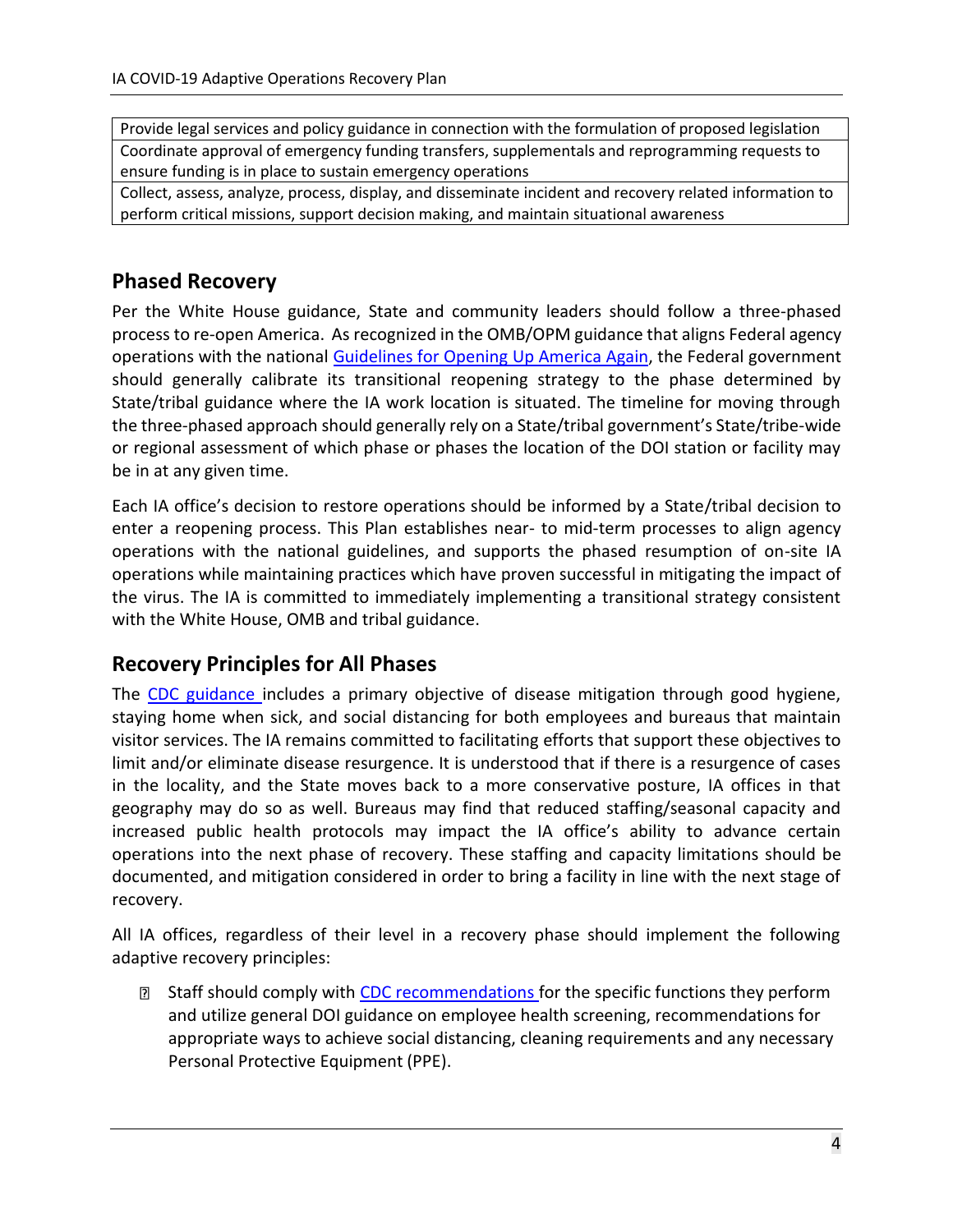- The IA Emergency Management Team (EMT) should work with regions, agencies, and Education Resource Centers to coordinate logistical support with distribution centers for establishing inventories and continued supplies.
- IA offices should continue to report changes in operational status to IA's EMT who should continue providing updates to DOI and posting the status on associated websites as a unit enters a new phase.
- $\mathbb D$  Field level supervisors should evaluate their conditions locally; discuss status with local Tribes, Regional Directors and Associate Deputy Directors to guide their determination if their location meets the qualifiers to proceed to a phase.

Additionally, the IA should continue to maintain a privacy-protected data collection tool of case positive and recovered employees and daily report this aggregated information to the DOI Watch Office to support a Department-wide view of the workforce.

#### **Phased Approach**

As recognized in the [OMB/OPM guidance](https://www.whitehouse.gov/wp-content/uploads/2020/04/M-20-23.pdf) that aligns federal agency operations with the national [Guidelines](https://www.whitehouse.gov/openingamerica/)

Primary considerations underlying the resumption of any public-facing operations will be based on the impact to visitors, staff, volunteers, contractors, partners, and concessionaires. Facility decisions will observe CDC and State health guidance, including the following:

- social distancing and ability to manage crowds;
- ability to meet cleaning/sanitation standards;
- availability of necessary PPE;
- capacity of seasonal and permanent staff; and
- capacity of the medical resource in the local communities as determined by State recommendations.

for [Opening](https://www.whitehouse.gov/openingamerica/) Up America Again, the Federal government should generally calibrate its transitional reopening strategy to the phase determined by a State's/ tribal assessment and guidance. IA should reopen its public-facing facilities, where access is limited or curtailed, by performing a [COVID-19 Station Risk Assessment a](https://doimspp.sharepoint.com/sites/doicov/SitePages/DOI-COVID19-Station-Risk-Assessment-Tool.aspx?CT=1589893486089&OR=OWA-NT&CID=df99e370-8807-1121-1a2f-6532d4e73d07)nd identifying reasonable mitigation techniques to protect IA employees, volunteers, contractors, and visitors.

Station operating postures should be informed by State, tribal and local determinations and utilize available information when making mission-critical decisions. The below descriptions provide a general overview of how activities should progress. IA's ability to carry out its mission and prioritize the safety of its workforce should be paramount in its decision making. In an effort to preserve our government-to-government relationship with tribes, decision makers should honor the tribal government determination, where such determination does not interfere with Indian Affairs PMEFs, MEFs and ESAs.

#### <span id="page-6-0"></span>**Phase I Approach**

If a State, tribal or local entity with designated authority from the Governor/tribal governing body, announces it is entering Phase I, IA offices within that jurisdiction should begin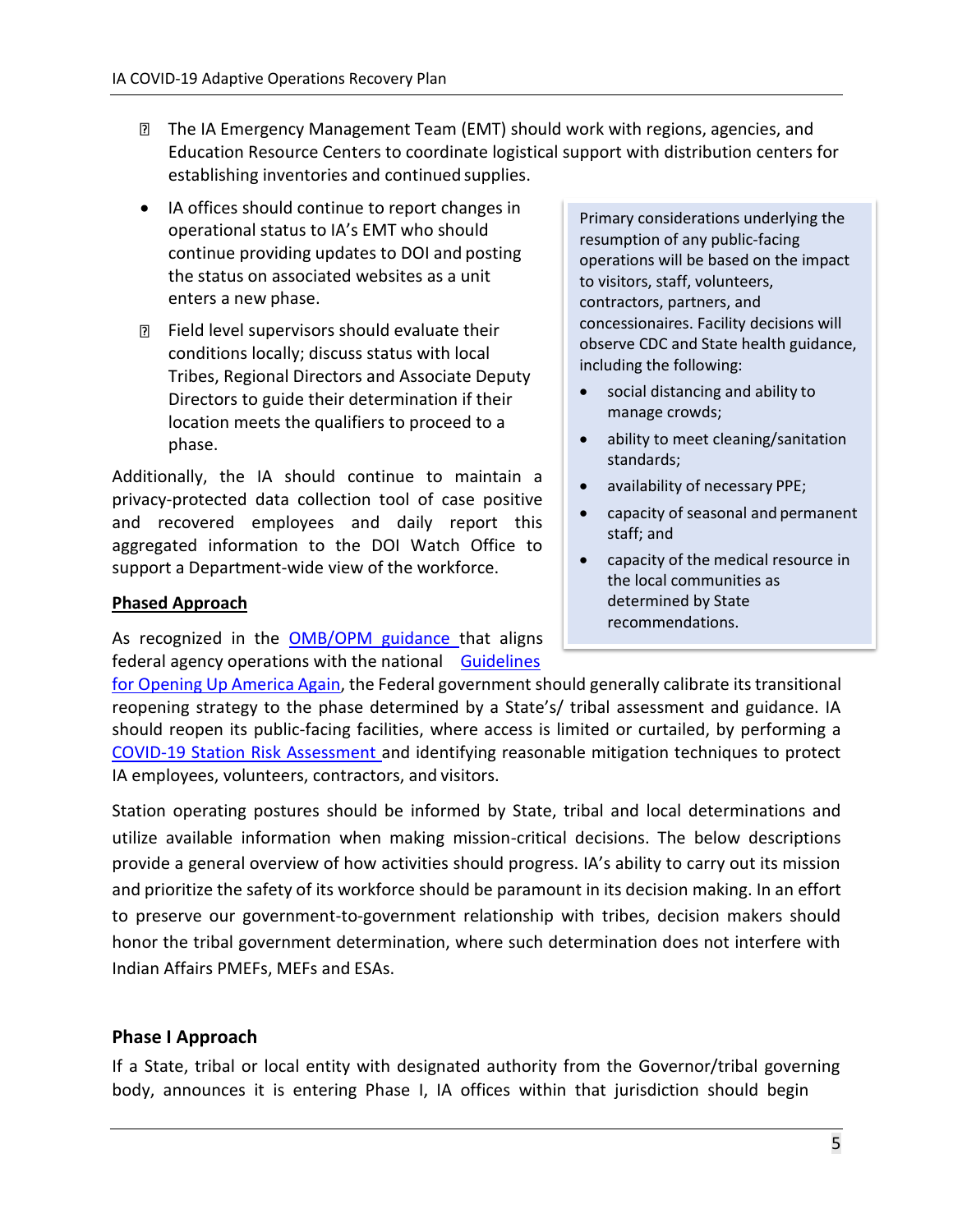implementing the Phase I operational posture consistent with mission delivery and the health and safety of employees.

#### *Step 1: Determine where increased and expanded access is feasible*

The entry into Phase I is not an immediate requirement to resume operations. IA stations should assess the feasibility of resuming operations while ensuring employee and visitor safety. IA leadership should ensure the following:

- The Regional Safety Manager should assist the Regional Director, or Associate Deputy Director with collecting public health information to inform decision making. Agency Superintendents and BIE Associate Deputy Directors should closely coordinate with tribal governments and the BIA Regional Director who are coordinating with the regional Field Special Assistant (FSA's) to collect and maintain updated public health guidance and information to aid managerial decisions.
- Review White House, State and tribal guidance and determine where the office is in the reopening process.
- Where appropriate, complete a [COVID-19 Station Risk Assessment Tool a](https://doimspp.sharepoint.com/sites/doicov/SitePages/DOI-COVID19-Station-Risk-Assessment-Tool.aspx?CT=1589893486089&OR=OWA-NT&CID=df99e370-8807-1121-1a2f-6532d4e73d07)nd identify whether appropriate mitigation techniques can be performed to protect IA employees, volunteers, contractors, and visitors.
- Work with State/tribal public health officials, such as Indian Health Services (IHS), to ensure expanding public access is done in concert with State/tribal public health guidance.
- When changes to operational status occur, Regional Directors, Deputy Bureau Directors and Bureau Directors should notify the Indian Affairs Emergency Management Team to communicate with the Office of the Assistant Secretary, Indian Affairs, DOI headquarters, Public Affairs and the FSA's so information may be relayed to State/tribal and local partners for awareness.

#### *Step 2: Determine the Work Sites and Activities that May Safely Accommodate Staff*

Work Sites: The IA should utilize the *[Pandemic Social Distancing and Daily Health Monitoring](https://doimspp.sharepoint.com/sites/doicov/Shared%20Documents/DOI%20Pandemic%20Social%20Distancing%20and%20Daily%20Health%20Monitoring%20Guidance%20V1%2018MAY20.pdf?CT=1589853687242&OR=OWA-NT&CID=80d0ad1d-8201-1ee7-85fd-d4b29666c19b) [Implementation Guidelines for Department of the Interior \(DOI\) and Work Locations](https://doimspp.sharepoint.com/sites/doicov/Shared%20Documents/DOI%20Pandemic%20Social%20Distancing%20and%20Daily%20Health%20Monitoring%20Guidance%20V1%2018MAY20.pdf?CT=1589853687242&OR=OWA-NT&CID=80d0ad1d-8201-1ee7-85fd-d4b29666c19b)*, and in accordance with CDC, OSHA, and State or tribal as appropriate, worksite guidance.

While mission essential functions, such as law enforcement, have been maintained throughout this public health emergency, supervisors should also use employment flexibilities when hiring mission essential personnel. It is recognized that in some situations there may be a delay in onboarding seasonal staff and that could affect operational capacity.

Bureaus should follow *[Pandemic Social Distancing and Daily Health Monitoring Implementation](https://doimspp.sharepoint.com/sites/doicov/Shared%20Documents/DOI%20Pandemic%20Social%20Distancing%20and%20Daily%20Health%20Monitoring%20Guidance%20V1%2018MAY20.pdf?CT=1589853687242&OR=OWA-NT&CID=80d0ad1d-8201-1ee7-85fd-d4b29666c19b) [Guidelines for Department of the Interior \(DOI\) and Work Locations](https://doimspp.sharepoint.com/sites/doicov/Shared%20Documents/DOI%20Pandemic%20Social%20Distancing%20and%20Daily%20Health%20Monitoring%20Guidance%20V1%2018MAY20.pdf?CT=1589853687242&OR=OWA-NT&CID=80d0ad1d-8201-1ee7-85fd-d4b29666c19b)* and implement routine cleaning procedures in accordance with CDC guidance.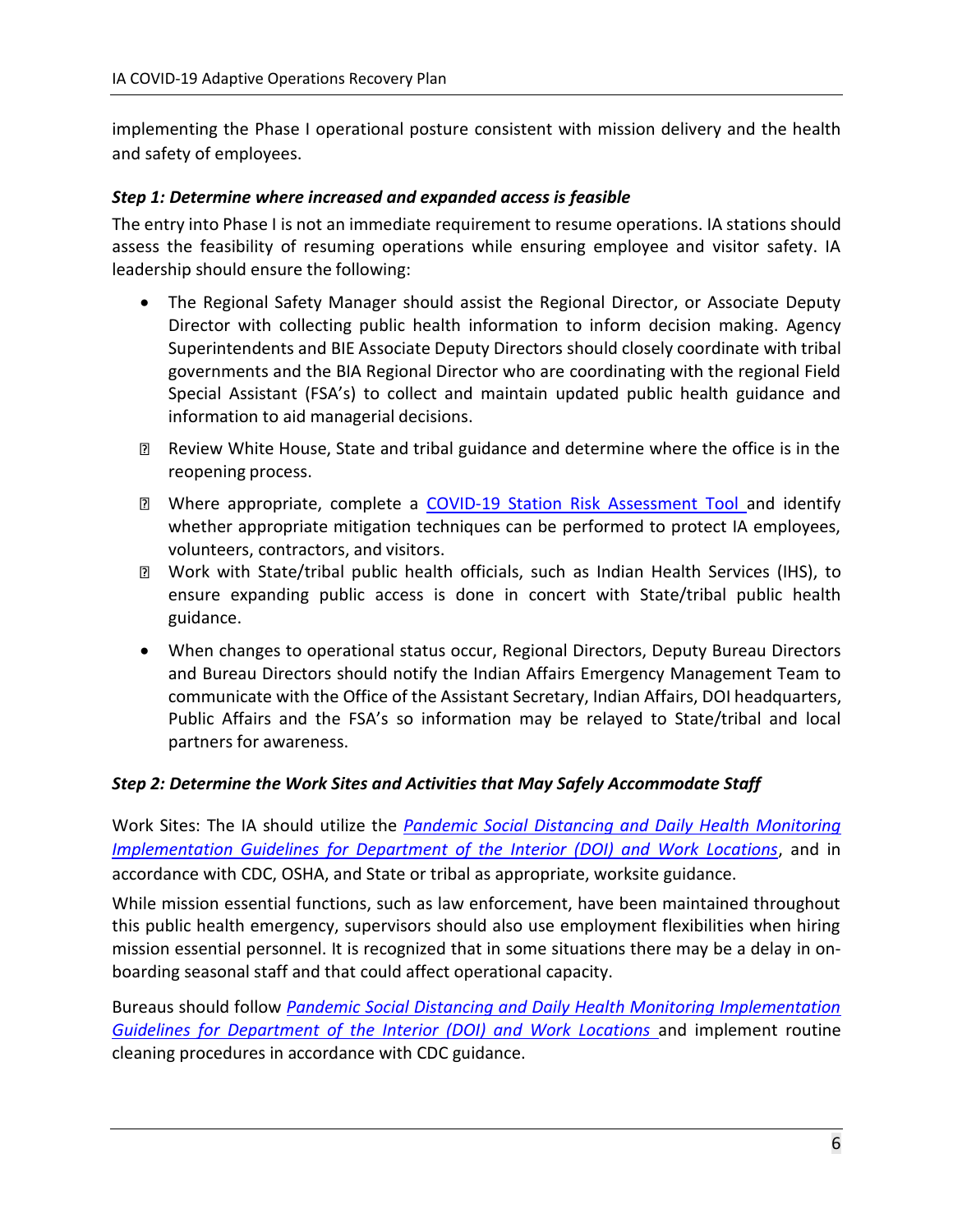#### *Step 3: Implement Mitigation Strategies*

For the outdoor and recreational experiences that are accessible to the public, the IA offices should identify and implement reasonable mitigations, found in *[Pandemic Social Distancing and](https://doimspp.sharepoint.com/sites/doicov/Shared%20Documents/DOI%20Pandemic%20Social%20Distancing%20and%20Daily%20Health%20Monitoring%20Guidance%20V1%2018MAY20.pdf?CT=1589853687242&OR=OWA-NT&CID=80d0ad1d-8201-1ee7-85fd-d4b29666c19b) [Daily Health Monitoring Implementation Guidelines for Department of the Interior \(DOI\) and](https://doimspp.sharepoint.com/sites/doicov/Shared%20Documents/DOI%20Pandemic%20Social%20Distancing%20and%20Daily%20Health%20Monitoring%20Guidance%20V1%2018MAY20.pdf?CT=1589853687242&OR=OWA-NT&CID=80d0ad1d-8201-1ee7-85fd-d4b29666c19b) [Work Locations](https://doimspp.sharepoint.com/sites/doicov/Shared%20Documents/DOI%20Pandemic%20Social%20Distancing%20and%20Daily%20Health%20Monitoring%20Guidance%20V1%2018MAY20.pdf?CT=1589853687242&OR=OWA-NT&CID=80d0ad1d-8201-1ee7-85fd-d4b29666c19b)* such as:

- Post information to promote everyday preventative actions, including social distance protocols (currently six-feet of separation).
- Discourage groups from gathering in larger numbers and monitor high traffic or popular areas to support social distancing practices.
- Encourage visitation at off-peak times of the day.
- **I** Limit gathering sizes in accordance with State, tribal or local orders/recommendations.

Offices should implement consistent signage, web content, and communications protocols to ensure the public understands what is available at the location during this phase, and how to safely visit. Signage, web content, and communications should also notify the public that access and park staffing may be limited during the phased reopening and direct visitors to adjust their expectations accordingly, as well as practice social distancing, personal hygiene, and other recommended behavior to reduce the risk of infection in public areas.

In addition to the steps above, IA work locations should consider the guidelines found in [Table](#page-8-0) 1: [Phase I Guidelines .](#page-8-0) These guidelines are aligned with the [White House guidance,](https://www.whitehouse.gov/openingamerica/) but tailored to the mission of the IA.

<span id="page-8-0"></span>

| <b>Topic</b>                        | <b>Guidance</b>                                                                                                                                                                                                                                                                                                                                                                                                                                                                                                                                                                                                                                                                                                                                                                                                                                                                                                                                                                                      |
|-------------------------------------|------------------------------------------------------------------------------------------------------------------------------------------------------------------------------------------------------------------------------------------------------------------------------------------------------------------------------------------------------------------------------------------------------------------------------------------------------------------------------------------------------------------------------------------------------------------------------------------------------------------------------------------------------------------------------------------------------------------------------------------------------------------------------------------------------------------------------------------------------------------------------------------------------------------------------------------------------------------------------------------------------|
| Vulnerable/high risk<br>populations | In States/Tribes that remain in the Gating period, Phase I, or Phase II, and as<br>appropriate and consistent with Departmental policies, managers and<br>supervisors should maximize telework and leave options for eligible<br>employees who express a need to remain away from the official workplace,<br>including but not limited to 1) employees whom CDC guidance defines as<br>being at higher risk for serious complications from COVID-19; 2) employees<br>who are part of CDC-identified special populations; and 3) employees who<br>request telework or leave flexibilities to protect vulnerable household<br>members who are at higher risk for severe illness from COVID-19. Without<br>soliciting protected information related to age or underlying medical<br>condition(s), managers and supervisors should continue to rely on<br>information voluntarily provided and self-certified as accurate by employees<br>who express a need to remain away from the official workplace. |
| <b>Social distancing</b>            | <b>Follow Pandemic Social Distancing and Daily Health Monitoring</b><br>Implementation Guidelines for Department of the Interior (DOI) and Work<br><b>Locations</b>                                                                                                                                                                                                                                                                                                                                                                                                                                                                                                                                                                                                                                                                                                                                                                                                                                  |
| Socializing/<br>gathering           | Follow Pandemic Social Distancing and Daily Health Monitoring<br><b>Implementation Guidelines for Department of the Interior (DOI) and Work</b><br><b>Locations</b>                                                                                                                                                                                                                                                                                                                                                                                                                                                                                                                                                                                                                                                                                                                                                                                                                                  |

#### **Table 1: Phase I Guidelines**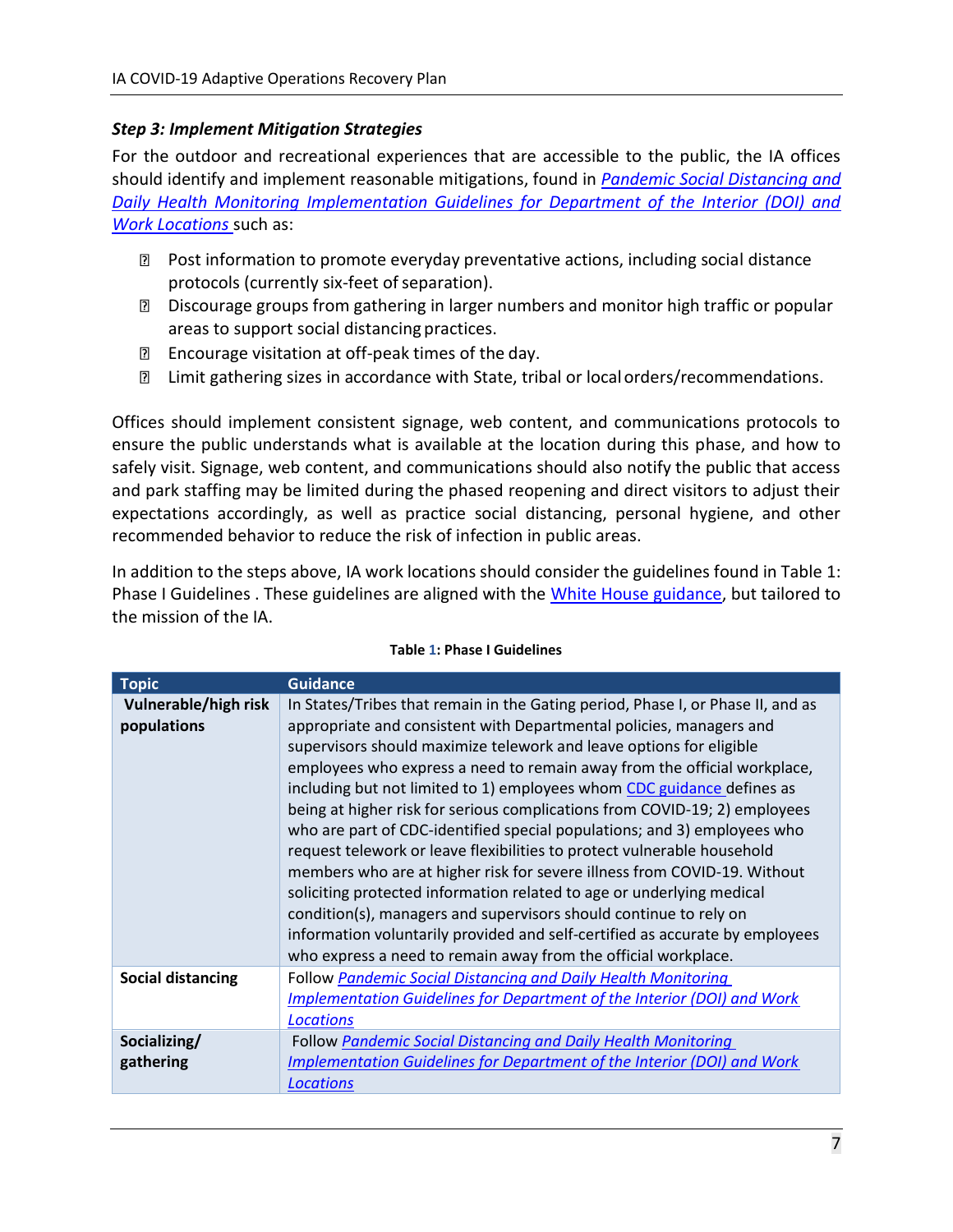| <b>Topic</b>                 | <b>Guidance</b>                                                                                                                                                                                                                                                                                                                                                                                                                                                                                                                                                           |
|------------------------------|---------------------------------------------------------------------------------------------------------------------------------------------------------------------------------------------------------------------------------------------------------------------------------------------------------------------------------------------------------------------------------------------------------------------------------------------------------------------------------------------------------------------------------------------------------------------------|
| <b>Face covering</b>         | Follow Pandemic Social Distancing and Daily Health Monitoring                                                                                                                                                                                                                                                                                                                                                                                                                                                                                                             |
|                              | Implementation Guidelines for Department of the Interior (DOI) and Work                                                                                                                                                                                                                                                                                                                                                                                                                                                                                                   |
|                              | <b>Locations</b>                                                                                                                                                                                                                                                                                                                                                                                                                                                                                                                                                          |
| <b>Travel</b>                | Minimize non-essential travel and adhere to CDC guidelines regarding                                                                                                                                                                                                                                                                                                                                                                                                                                                                                                      |
|                              | isolation following travel.                                                                                                                                                                                                                                                                                                                                                                                                                                                                                                                                               |
| <b>Telework</b>              | Continue telework whenever possible and feasible with business operations.                                                                                                                                                                                                                                                                                                                                                                                                                                                                                                |
|                              | Central office, State or regional office, and stations telework-approved                                                                                                                                                                                                                                                                                                                                                                                                                                                                                                  |
|                              | functions should continue to maximize telework operations.                                                                                                                                                                                                                                                                                                                                                                                                                                                                                                                |
| <b>Work site or facility</b> | Follow Pandemic Social Distancing and Daily Health Monitoring                                                                                                                                                                                                                                                                                                                                                                                                                                                                                                             |
|                              | Implementation Guidelines for Department of the Interior (DOI) and Work                                                                                                                                                                                                                                                                                                                                                                                                                                                                                                   |
| <b>Detention center</b>      | Locations. Return to work in phases.<br>CONTRACTORS: Contractor access to BIA OJS facilities will continue to be                                                                                                                                                                                                                                                                                                                                                                                                                                                          |
| and corrections staff        | restricted to only those performing essential services or those who perform<br>necessary maintenance on essential systems. Contractors who require access<br>will be screened using the same procedures as staff prior to entry. Delivery of<br>goods to include food and supplies will be receipt by a supervisor outside of<br>the facility. Delivery of services such as laundry will be in receipt by a<br>supervisor outside of the facility. Maintenance contractors who are approved<br>for access, by the BIA Supervisory Correctional Officer/Supervisor will be |
|                              | screened using the same procedures as staff prior to entry. These practices<br>will be re-evaluated in 30-60 days.                                                                                                                                                                                                                                                                                                                                                                                                                                                        |
|                              | <b>SCREENING OF STAFF: BIA OJS will continue to practice enhanced health</b><br>screening of staff. Such screening includes self-reporting and temperature<br>checks. These screening practices will be re-evaluated in 30-60 days.                                                                                                                                                                                                                                                                                                                                       |
|                              | SCREENING OF INMATES: BIA OJS will continue to screen inmates by using the<br>following practices and will re-evaluate the practices in 30-60 days:                                                                                                                                                                                                                                                                                                                                                                                                                       |
|                              | All newly-arriving OJS or Tribal inmates are being screened for COVID-<br>$\bullet$<br>19 exposure risk factors and symptoms. All newly-arriving inmates<br>shall be screened in the Sallyport or designated room outside of the<br>booking area.                                                                                                                                                                                                                                                                                                                         |
|                              | Asymptomatic inmates with exposure risk factors are quarantined.                                                                                                                                                                                                                                                                                                                                                                                                                                                                                                          |
|                              | Symptomatic inmates with exposure risk factors are isolated and<br>tested for COVID-19 per local health authority protocols.                                                                                                                                                                                                                                                                                                                                                                                                                                              |
|                              | MODIFIED OPERATIONS: BIA OJS will continue to implement nationwide<br>modified operations to maximize social distancing and limit group gatherings<br>in our facilities. For example, depending on the facility's population and<br>physical layout, the institution may implement staggered meal times,<br>recreation, etc. These modifications will be re-evaluated in 30-60 days                                                                                                                                                                                       |
| <b>Common areas</b>          | Follow Pandemic Social Distancing and Daily Health Monitoring<br><b>Implementation Guidelines for DOI and Work Locations</b>                                                                                                                                                                                                                                                                                                                                                                                                                                              |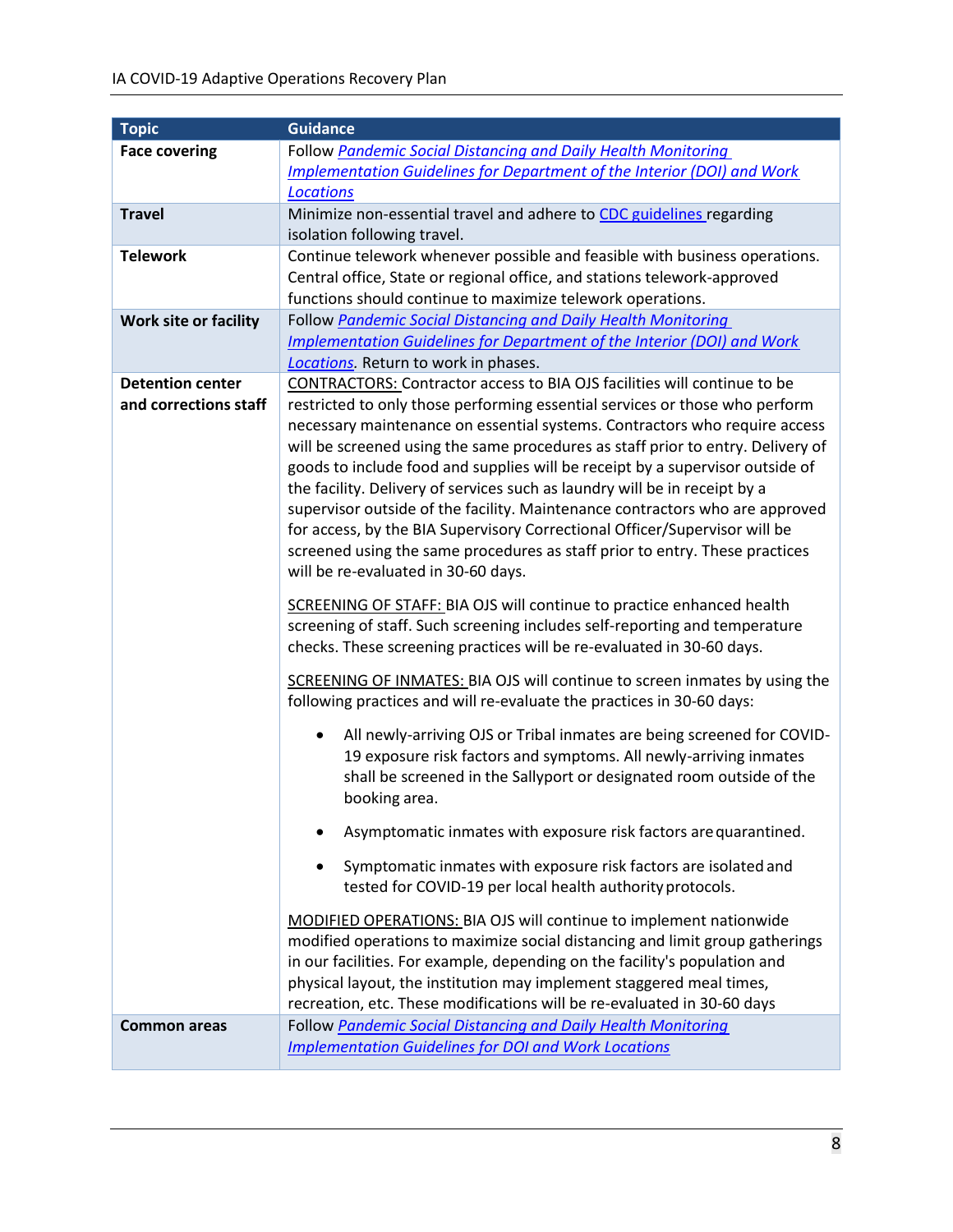| <b>Topic</b>                                               | <b>Guidance</b>                                                                                                                                                                                                                                                                                 |
|------------------------------------------------------------|-------------------------------------------------------------------------------------------------------------------------------------------------------------------------------------------------------------------------------------------------------------------------------------------------|
| <b>Organized education</b><br>and kids/youth<br>activities | The activities (e.g., daycare, camps, programs) that are currently closed<br>should generally follow State, tribal and local guidance and OPH<br>recommendations.                                                                                                                               |
| <b>Visitor experiences</b>                                 | Formal exhibits, and tight spaces (such as historic homes or museums) are<br>closed if social distancing and cleaning protocols cannot be maintained.                                                                                                                                           |
| <b>Housing</b>                                             | Follow CDC guidance for shared or congregate housing. Social distancing<br>requirements in shared housing remains in effect. Housing and operations<br>guidance may change for particular locations as they progress through the<br>recovery phases and improved recommendations are developed. |
| <b>Seasonal onboarding</b>                                 | Facilities should limit hiring and set dates for on-boarding of seasonal staff,<br>based on projections of visitation levels and other demands for seasonal<br>hiring.                                                                                                                          |
| <b>Field work</b>                                          | Field work may resume. Work environments of more than 10 people, where<br>appropriate distancing may not be practical, should be avoided unless<br>precautionary measures are observed such as use of cloth face coverings.                                                                     |

### <span id="page-10-0"></span>**Phase II Approach**

A Phase II operating posture should be informed by State and tribal/local determinations and consistent with IAs mission while prioritizing the safety of its workforce and the public. In a Phase II operational posture a facility, area, or regional office should abide by the initial steps in Phase I, consult its COVID-19 Station Risk [Assessment](https://doimspp.sharepoint.com/sites/doicov/SitePages/DOI-COVID19-Station-Risk-Assessment-Tool.aspx?CT=1589893486089&OR=OWA-NT&CID=df99e370-8807-1121-1a2f-6532d4e73d07) Tool, if applicable, and work with IHS and/or OPH and State/tribal/local public health officials to ensure expansions of public access are considerate of State, tribal and local health guidance.

To ensure the safety of staff and the public, work locations who manage public access and visitor services functions should consider mitigation measures such a sequencing or the use of timed entry to disperse visitors throughout the facility and promote social distancing. It is understood that in some cases, reduced staffing/seasonal capacity, illnessin employees, and increased public health protocols may impact the station's ability to fully move forward into the next operational phase.

For Phase II, offices should use the designated regional POC's in close consultation and coordination with the Bureau Deputy Director, to inform second phase criteria determinations.

Similar to Phase I, the IA has adapted [White House guidance t](https://www.whitehouse.gov/openingamerica/)o address common operational considerations. [Table 2: Phase II Guidelines](#page-11-0) contains the Phase II guidelines. These guidelines should be considered along with the station's [COVID-19 Risk Assessment Tool.](https://doimspp.sharepoint.com/sites/doicov/SitePages/DOI-COVID19-Station-Risk-Assessment-Tool.aspx?CT=1589893486089&OR=OWA-NT&CID=df99e370-8807-1121-1a2f-6532d4e73d07)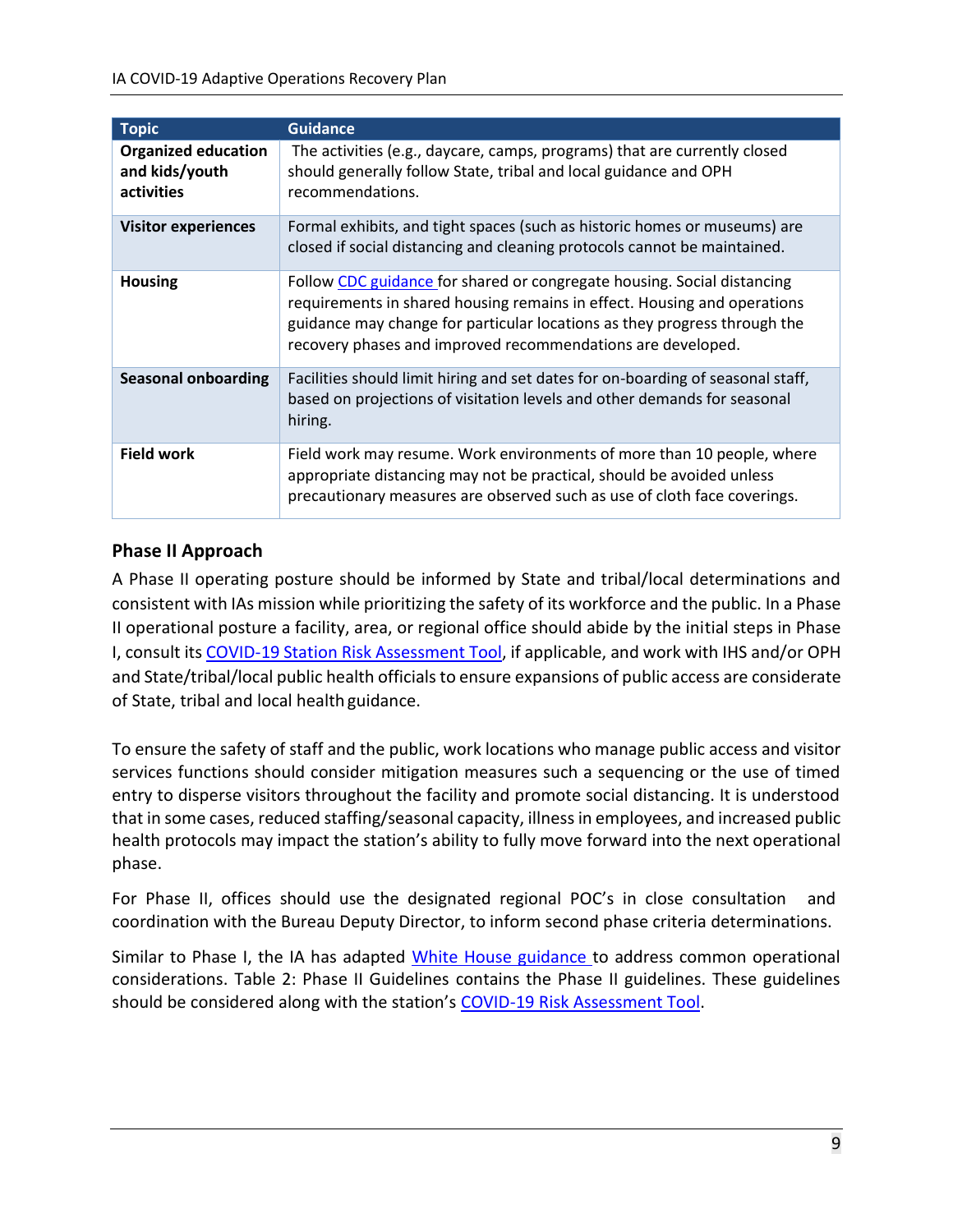#### **Table 2: Phase II Guidelines**

<span id="page-11-0"></span>

| <b>Topic</b>                                     | <b>Guidance</b>                                                                                                                                                                                                                                                                                                                                                                                                                                                                                                                                                                                                                                                                                                                                                                                                                                                                                                                                                                                                 |
|--------------------------------------------------|-----------------------------------------------------------------------------------------------------------------------------------------------------------------------------------------------------------------------------------------------------------------------------------------------------------------------------------------------------------------------------------------------------------------------------------------------------------------------------------------------------------------------------------------------------------------------------------------------------------------------------------------------------------------------------------------------------------------------------------------------------------------------------------------------------------------------------------------------------------------------------------------------------------------------------------------------------------------------------------------------------------------|
| Vulnerable/high risk<br>populations              | In States, Tribes or regions that remain in the Gating period, Phase 1, or Phase<br>2, and as appropriate and consistent with Departmental policies, managers<br>and supervisors should maximize telework and leave options for eligible<br>employees who express a need to remain away from the official workplace,<br>including but not limited to 1) employees whom CDC guidance defines as<br>being at higher risk for serious complications from COVID-19; 2) employees<br>who are part of CDC-identified special populations; and 3) employees who<br>request telework or leave flexibilities to protect vulnerable household<br>members who are at higher risk for severe illness from COVID-19. Without<br>soliciting protected information related to age or underlying medical<br>condition(s), managers and supervisors should continue to rely on<br>information voluntarily provided and self-certified as accurate by employees<br>who express a need to remain away from the official workplace. |
| <b>Social distancing</b>                         | Follow Pandemic Social Distancing and Daily Health Monitoring<br>Implementation Guidelines for Department of the Interior (DOI) and Work<br>Locations                                                                                                                                                                                                                                                                                                                                                                                                                                                                                                                                                                                                                                                                                                                                                                                                                                                           |
| <b>Travel</b>                                    | Non-essential travel can resume to other jurisdictions in Phase II or Phase III.                                                                                                                                                                                                                                                                                                                                                                                                                                                                                                                                                                                                                                                                                                                                                                                                                                                                                                                                |
| <b>Telework</b>                                  | Telework is encouraged, whenever feasible to achieve business operations.                                                                                                                                                                                                                                                                                                                                                                                                                                                                                                                                                                                                                                                                                                                                                                                                                                                                                                                                       |
| <b>Detention center</b><br>and corrections staff | CONTRACTORS: Contractor access to BIA OJS facilities will continue to be<br>restricted to only those performing essential services or those who perform<br>necessary maintenance on essential systems. Contractors who require access<br>will be screened using the same procedures as staff prior to entry. Delivery of<br>goods to include food and supplies will be receipt by a supervisor outside of<br>the facility. Delivery of services such as laundry will be in receipt by a<br>supervisor outside of the facility. Maintenance contractors who are approved<br>for access, by the BIA Supervisory Correctional Officer/Supervisor will be<br>screened using the same procedures as staff prior to entry. These practices<br>will be re-evaluated in 30-60 days.                                                                                                                                                                                                                                     |
|                                                  | SCREENING OF STAFF: BIA OJS will continue to practice enhanced health<br>screening of staff. Such screening includes self-reporting and temperature<br>checks. These screening practices will be re-evaluated in 30-60 days.<br>SCREENING OF INMATES: BIA OJS will continue to screen inmates by using<br>the following practices and will re-evaluate the practices in 30-60 days:                                                                                                                                                                                                                                                                                                                                                                                                                                                                                                                                                                                                                             |
|                                                  | All newly-arriving OJS or Tribal inmates are being screened for COVID-<br>19 exposure risk factors and symptoms. All newly-arriving inmates<br>shall be screened in the Sallyport or designated room outside of the<br>booking area.<br>Asymptomatic inmates with exposure risk factors are quarantined.<br>$\bullet$<br>Symptomatic inmates with exposure risk factors are isolated and<br>tested for COVID-19 per local health authority protocols.                                                                                                                                                                                                                                                                                                                                                                                                                                                                                                                                                           |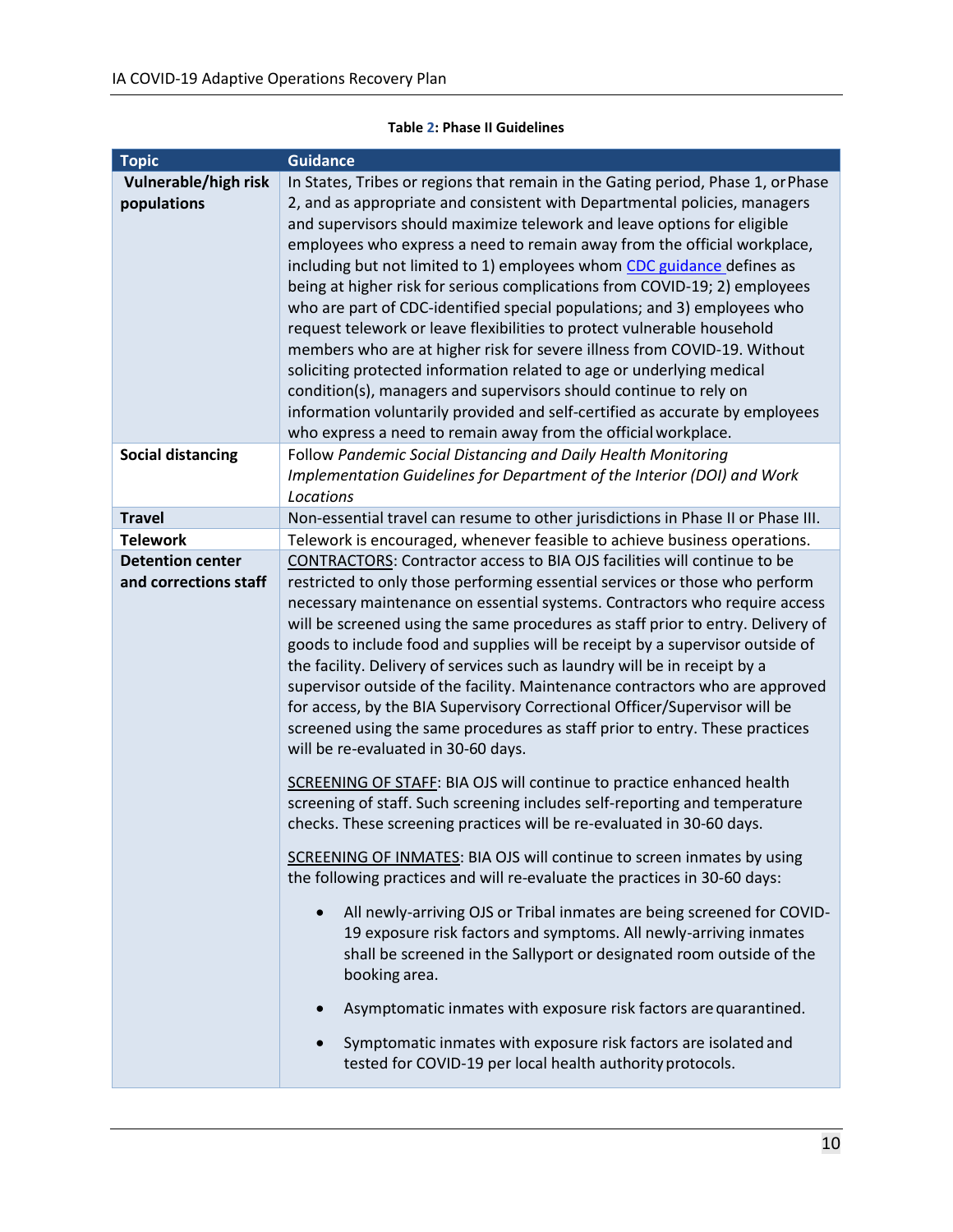| <b>Topic</b>                                               | <b>Guidance</b>                                                                                                                                                                                                                                                                                                                                                                                                                                                                                                        |
|------------------------------------------------------------|------------------------------------------------------------------------------------------------------------------------------------------------------------------------------------------------------------------------------------------------------------------------------------------------------------------------------------------------------------------------------------------------------------------------------------------------------------------------------------------------------------------------|
|                                                            | MODIFIED OPERATIONS: BIA OJS will continue to implement nationwide<br>modified operations to maximize social distancing and limit group gatherings<br>in our facilities. For example, depending on the facility's population and<br>physical layout, the institution may implement staggered meal times,<br>recreation, etc. These modifications will be re-evaluated in 30-60 days.                                                                                                                                   |
| <b>Common areas</b>                                        | Follow Pandemic Social Distancing and Daily Health Monitoring<br>Implementation Guidelines for Department of the Interior (DOI) and Work<br><b>Locations</b>                                                                                                                                                                                                                                                                                                                                                           |
| <b>Organized education</b><br>and kids/youth<br>activities | Activities (e.g., daycare, camps, programs) should generally follow State, tribal<br>and local guidance and OPH recommendations and can reopen where social<br>distance and other mitigations are possible.                                                                                                                                                                                                                                                                                                            |
| <b>Visitor experiences</b>                                 | Experiences should be conducted at outside locations/venues (under shade<br>structures as needed) or with virtual/remote media and techniques and social<br>distancing. Formal exhibits, and tight spaces (such as historic homes or<br>museums) remain closed if social distancing and cleaning protocols cannot be<br>maintained. Offices should work to ensure that visitor orientation,<br>wayfinding, roving and virtual or remote visitor services are reintroduced or<br>continued, as possible.                |
| <b>Housing</b>                                             | Follow CDC guidance for shared or congregate housing. Social distancing<br>requirements in shared housing remains in effect. Housing and operations<br>guidance may change for particular locations as they progress through the<br>recovery phases and improved recommendations are developed.                                                                                                                                                                                                                        |
| <b>Field work</b>                                          | Field work may resume.                                                                                                                                                                                                                                                                                                                                                                                                                                                                                                 |
| <b>Communications</b>                                      | Offices should update signage, web content, and communications protocols<br>to ensure the public understands what further options are available during<br>this phase, and how to safely visit. Signage, web content, and<br>communications should also notify the public that access may be limited<br>during phased reopening and direct visitors to adjust their expectations<br>accordingly and practice social distancing, personal hygiene, and other<br>recommended behavior to avoid infection in public areas. |

#### <span id="page-12-0"></span>**Phase III Approach**

A Phase III operating posture should be informed by State and tribal/local determinations and consistent with IA's mission while prioritizing the safety of its workforce and the public. In a Phase III operational posture a facility, area, or regional office should abide by the initial steps in Phase I and II, consult its [COVID-19 Station Risk Assessment Tool,](https://doimspp.sharepoint.com/sites/doicov/SitePages/DOI-COVID19-Station-Risk-Assessment-Tool.aspx?CT=1589893486089&OR=OWA-NT&CID=df99e370-8807-1121-1a2f-6532d4e73d07) if applicable, and work with IHS and/or OPH and State/tribal/local public health officials to ensure expansions of public access are considerate of State, tribal and local health guidance.

The emphasis in Phase III should be to ensure public health guidance is fully implemented as operations and recreational experiences are resumed when phased criteria are met. It is understood that there may be operational and staffing impacts of this phased approach, and therefore, it is possible not all stations, particularly those locations heavily impacted by COVID-19, will be able to return immediately and fully to past operational standards. Developing adjusted standards for operations in coordination with IA national programs may be necessary.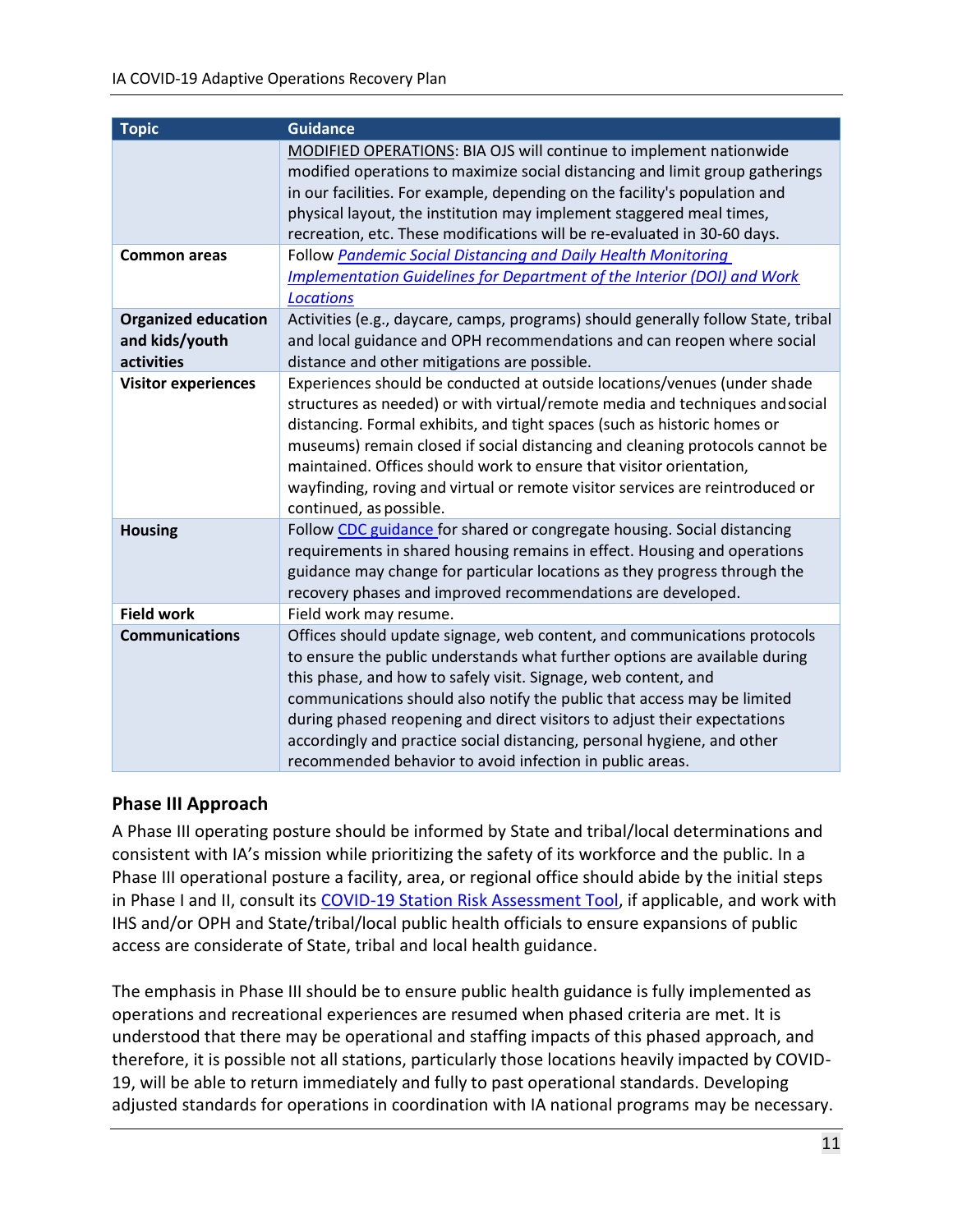Similar to Phase I and Phase II, the IA has adapted [White House guidance f](https://www.whitehouse.gov/openingamerica/)or common office considerations. [Table 3: Phase III Guidelines](#page-13-1) contains the Phase III guidelines. These guidelines should be considered along with the office's [COVID-19 Station Risk Assessment Tool.](https://doimspp.sharepoint.com/sites/doicov/SitePages/DOI-COVID19-Station-Risk-Assessment-Tool.aspx?CT=1589893486089&OR=OWA-NT&CID=df99e370-8807-1121-1a2f-6532d4e73d07) **Table 3: Phase III Guidelines**

<span id="page-13-1"></span>**Topic Guidance All employees** All employees should be encouraged to continue to follow CDC guidance for taking precautions to protect themselves from COVID-19. **Unrestricted staffing** | Offices may resume all worksites. **Large venues Venues** can operate under limited physical distancing protocols.

Phase III represents a return to normal or new locally standardized operations. Facilities should all re-open at this point and visitor opportunities should fully resume, although local managers should be mindful of projected visitation rates and associated seasonal staffing capabilities.

## <span id="page-13-0"></span>**IA Roles and Responsibilities**

Bureau Director (BIE and BIA)

**EXT Approves and activates proposed reopening plan for BIA and BIE and works closely with** Indian Affairs and DOI leadership.

IA Emergency Management Team (EMT)

 IA EMT coordinates with the Assistant Secretary, Indian Affairs (and associated offices), BIA and BIE Bureau Directors, their EMTs and the DOI, Office of Emergency Managements to provide daily reports and complete data calls and other required activities addressed in IA's Pandemic Plan (attached).

BIA/BIE Deputy Director, Field Operations

- Coordinates with the IA EMT and assists regions/ADD's/ ERC's with implementing their reopening plan for the BIA and proposes changes as situationsdevelop.
- **I** Maintains situational awareness via the [DOI Common Operating Picture \(COP\) t](https://doildt.maps.arcgis.com/apps/MapJournal/index.html?appid=5e33d88f1308472ebe90d032df4fd947)o ensure the BIA/BIE is on track.

Regional Directors/BIE Associate Deputy Directors

- **Maintains ongoing reporting and oversight of the regional COVID response.**
- Responsible for plan execution and decision-making surrounding the Plan at regional locations during each phase.
- Primary source of engagement for the Education Program Administrators'/Field Special Assistants (FSAs) to maintain situational awareness of local conditions as theychange.
- Responsible for employing creative and flexible solutions to meet workforce needs while still advancing the BIA's and the BIE's mission.

Agency Superintendents/Education Program Administrators

- Responsible for local plan execution, coordinating with tribes anddecision-making surrounding the Plan at their agency and coordinates with tribal governments to implement the Plan's actions, where feasible, during each phase.
- Primary source of engagement for the Regional Directors/BIE Associate Deputy Directors to maintain situational awareness of local conditions as they change.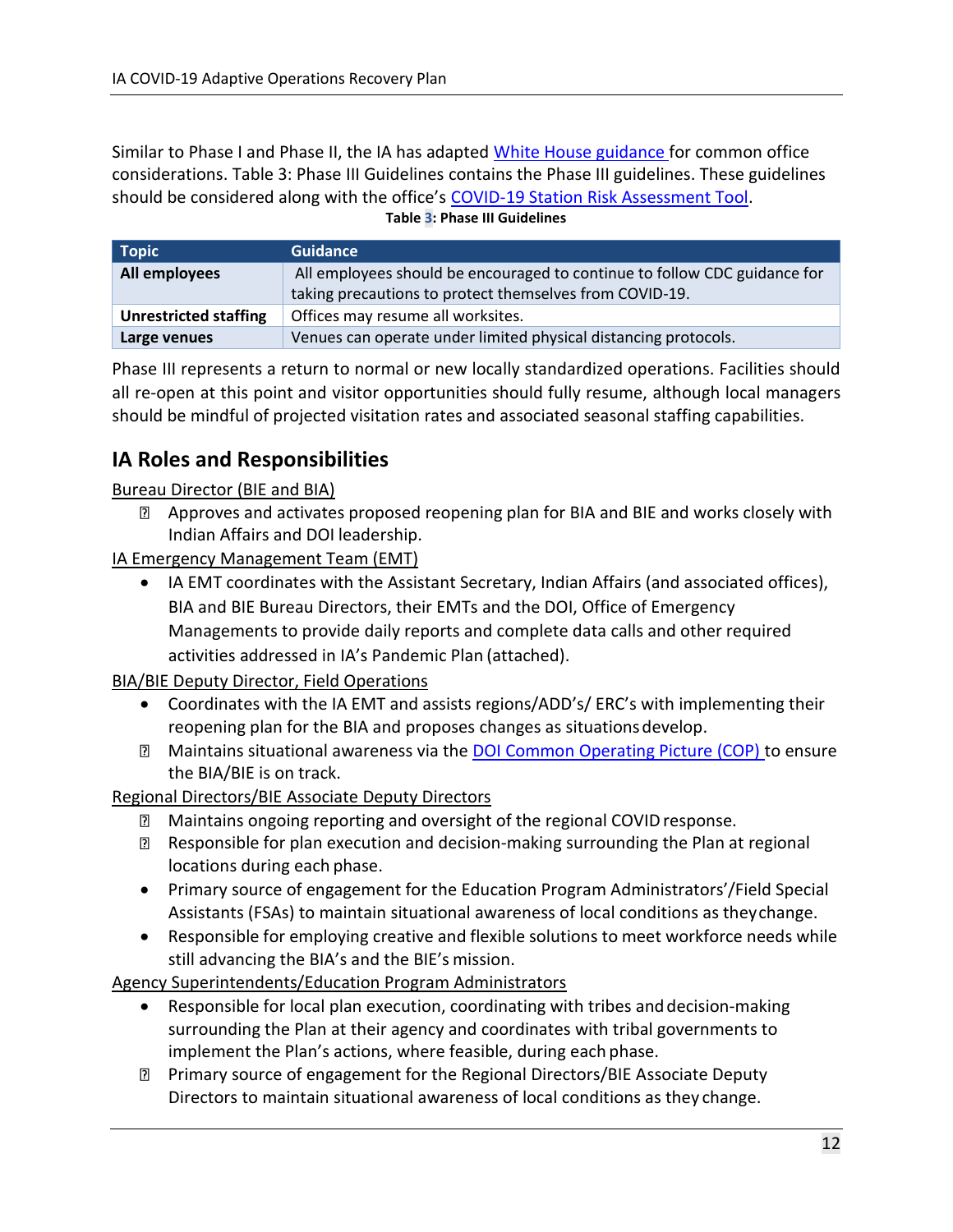Responsible for employing creative and flexible solutions to meet workforce needs while still advancing the BIA's mission.

Public Information Officer – IA Emergency Management Team

- **Develops communications plans and serves as the focal point for obtaining approvals** from Indian Affairs, Office of Public Affairs and DOI Office of Communications (OCO) for bureau-wide messaging.
- Publishes all-employee messaging and updates public-facing website with current operating status.

## <span id="page-14-0"></span>**Employee Health and Wellness**

This pandemic has put atypical emotional and mental stress on DOI employees. Supervisors should continue to take employees' mental health into consideration as plans are formulated and enacted to resume on site operations. Many insurance companies cover telehealth, which allows patients to seek medical care, including therapy and some prescriptions, over the phone. Several resources for IA employees are as follows:

- **DOI Employee Assistance Program: <https://www.doi.gov/pmb/hr/eap>**
- **Z CDC COVID-19 Stress and Coping Resource: https://www.cdc.gov/coronavirus/2019**[ncov/daily-life-coping/managing-stress-anxiety.html](https://www.cdc.gov/coronavirus/2019-ncov/daily-life-coping/managing-stress-anxiety.html)
- Substance Abuse and Mental Health Services Administration (SAMHSA) Disaster Distress Helpline: 1-800-985-5990, or text TalkWithUs to 66746 [\(https://www.samhsa.gov/find](https://www.samhsa.gov/find-help/disaster-distress-helpline)[help/disaster-distress-helpline\)](https://www.samhsa.gov/find-help/disaster-distress-helpline)
- Indian Health Services (IHS) Division of Behavioral Health <https://www.ihs.gov/dbh/>

## <span id="page-14-1"></span>**Internal Communications**

When DOI employees begin to return to their duty stations, regular and transparent communications are imperative. This should include a two-way dialogue (feedback loop). Leadership messages to prepare for reintegration should be clear, empathetic, and recurring. This responsibility rests primarily with first line supervisors and should address the following topics:

- The appropriate status for each employee (i.e., on-site, telework, remote work). It may be helpful to discuss what has worked well for individuals who have been teleworking, what has not worked well, and how to improve collaboration and employee engagement and productivity.
- **E** Applicable personnel policies and directives on items such as timekeeping, use of approved leave, and hiring flexibilities in accordance with PMB guidance.

In instances where different DOI agencies or offices are in a building shared with other government agencies or even in the same local area, it issuggested supervisorsfrom these offices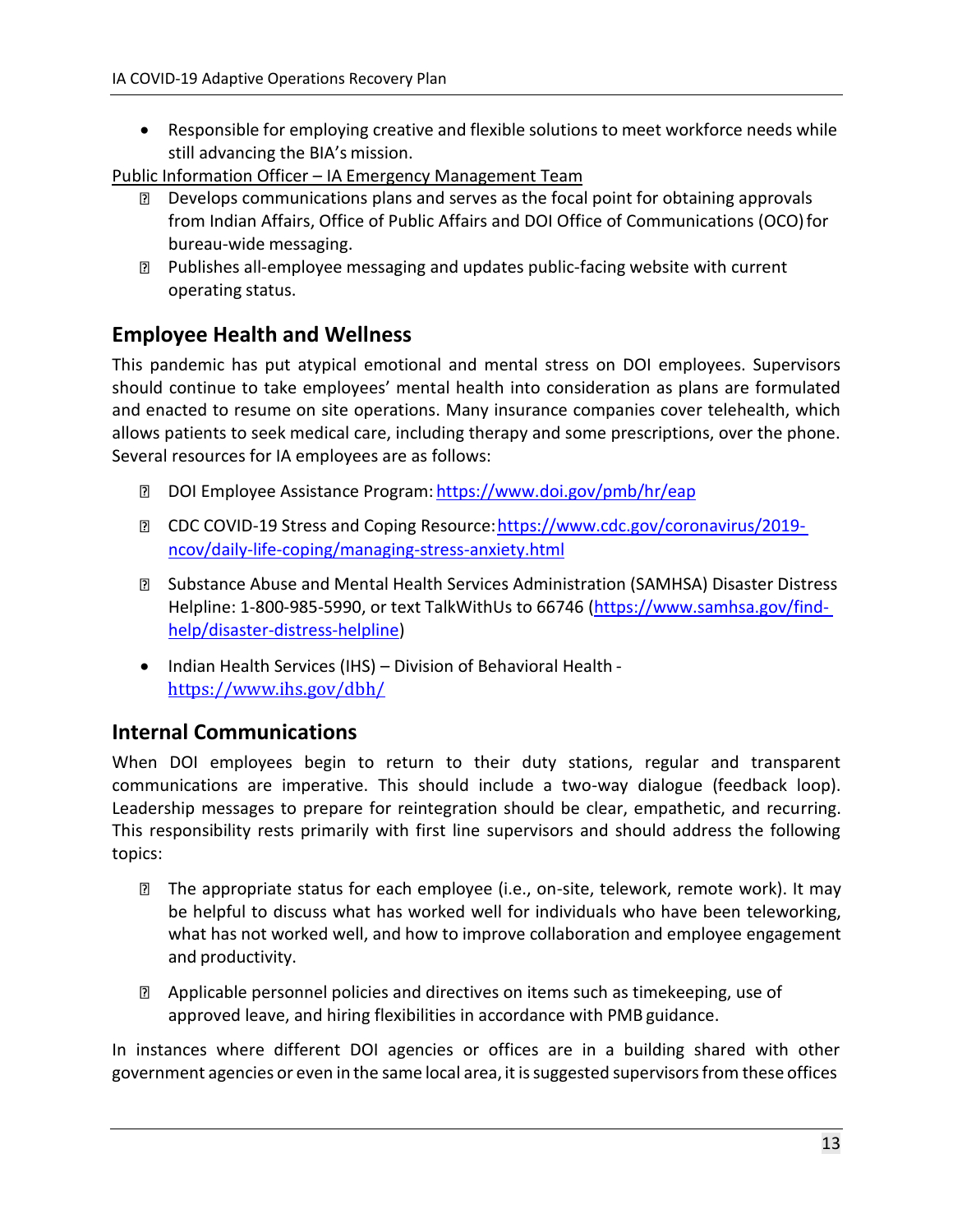<span id="page-15-2"></span>communicate with one another to better stagger schedules in early stages to minimize the amount of people in the building as well as ensure that all offices follow similar protocols.

IA should communicate expectations for health screening, social distancing and employee safety, consistent with DOI wide guidance protocols through multiple ways including email, targeted messaging, virtual small group meetings and larger town halls as examples. For General Services Administration (GSA) owned and leased facilities, and office buildings shared with non-Federal government employees, the DOI Designated Official is responsible for determining appropriate screening protocols, or in case of multi-tenant facilities, the Facility Security Committee; deviations from DOI guidance should be communicated with employees.

Regional Directors and FSAs should communicate regularly on activities occurring within their respective DOI regions. Where appropriate, they should coordinate and collaborate with FSAs on opening and transitioning through the phases and to ensure coordination with other DOI bureaus operating in the same region and with States, Tribes and local governments.

IA should create space for two-way dialogue and feedback with employees maximizing existing technologies. Offices may consider using tools like Send Word Now or another centralized tool to communicate with employees. This is a useful tool for communicating with employees who may not have access to their government email address.

## <span id="page-15-0"></span>**Collective Bargaining Obligations**

Frequent communications with Union leadership may become an important aspect when reopening offices. The union should be kept informed of the Bureau or Office's plans to reopen. Once the reopening plans are finalized, the Union should be provided with notice of those plans to resume normal operations.

Managers and supervisors should work with their labor relations staff to ensure any applicable labor-management obligations related to plans to return to normal operations are fulfilled, in accordance with the Collective Bargaining Agreement and the Statute.

## <span id="page-15-1"></span>**Resources and References**

- **Notable House Opening Up America Again Guidance**
- **D** OMB/OPM Memorandum for Heads of Executive Department and Agencies
- **D** [OPM Guidance for Resumption of](https://doimspp.sharepoint.com/sites/doicov/SitePages/OPM-FAQs-Regarding-the-Resumption-of-Normal-Workforce-Operations.aspx) Work
- **[DOI Guidance and](https://doimspp.sharepoint.com/sites/doicov) Policy**